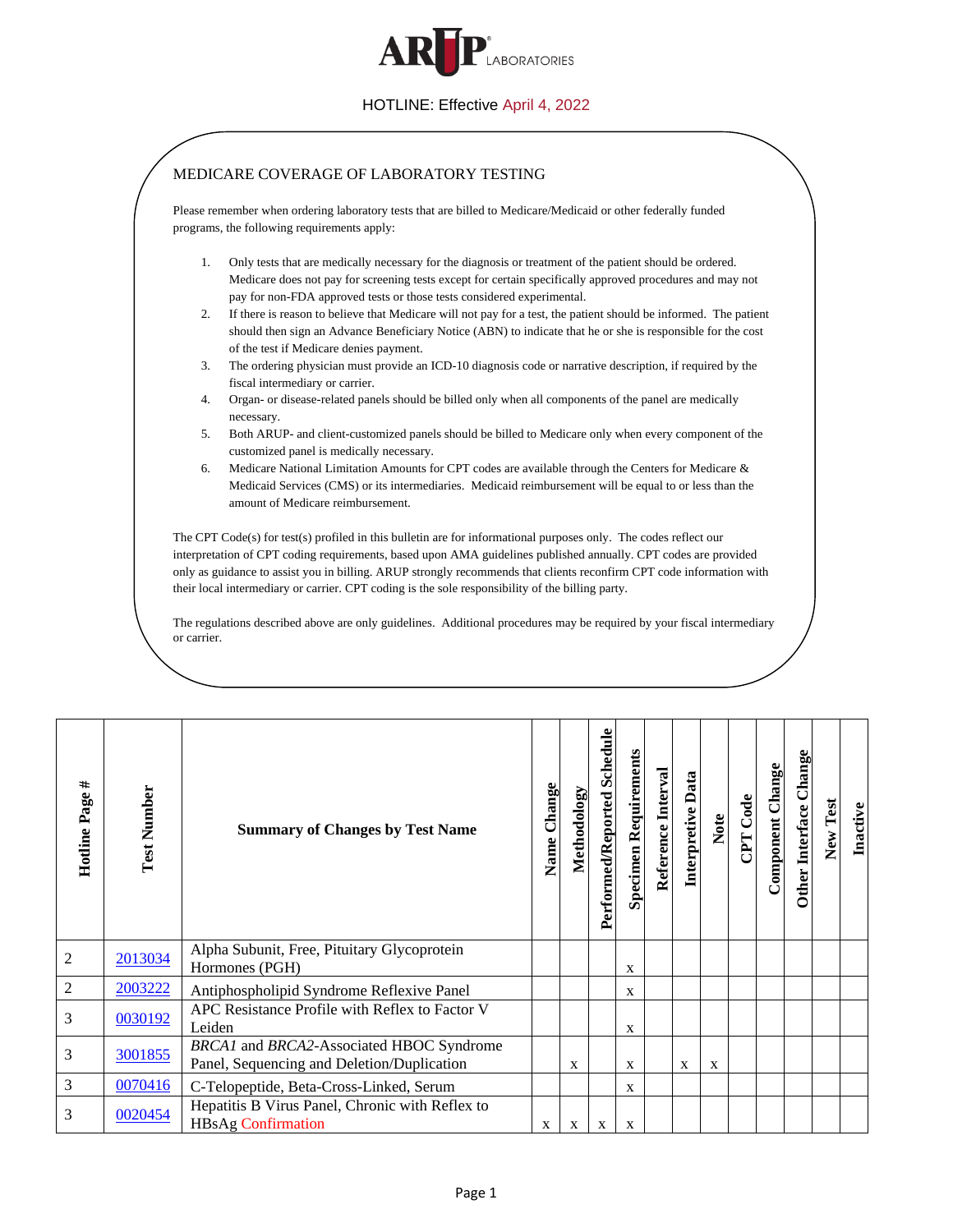

| #<br>Hotline Page | <b>Test Number</b> | <b>Summary of Changes by Test Name</b>                                                | Change<br>Name | Methodology  | Performed/Reported Schedule | <b>Specimen Requirements</b> | Reference Interval | Interpretive Data | Note | <b>Code</b>  | Component Change | Other Interface Change | New Test | Inactive |
|-------------------|--------------------|---------------------------------------------------------------------------------------|----------------|--------------|-----------------------------|------------------------------|--------------------|-------------------|------|--------------|------------------|------------------------|----------|----------|
| 4                 | 0020095            | Hepatitis Be Virus Antibody                                                           | $\mathbf{X}$   | X            | X                           | X                            |                    | X                 |      |              |                  |                        |          |          |
| 4                 | 2012141            | Hepatitis Be Virus Antigen and Antibody Panel                                         | $\mathbf{X}$   | $\mathbf{X}$ | X                           | X                            |                    |                   |      |              |                  |                        |          |          |
| 4                 | 3001784            | <b>Interstitial Lung Disease Autoantibody Panel</b>                                   |                |              |                             |                              |                    |                   |      | $\mathbf{X}$ |                  |                        |          |          |
| 4                 | 2007370            | Periodic Fever Syndromes Panel, Sequencing and<br>Deletion/Duplication                |                |              |                             |                              |                    |                   |      | X            |                  |                        |          |          |
| 6                 | 2013008            | Periprosthetic Joint Infection (PJI) Detection<br>(Synovasure)                        |                |              |                             |                              |                    |                   |      |              |                  |                        |          | X        |
| 4                 | 2006385            | Thrombotic Risk Reflexive Panel                                                       |                |              |                             | $\mathbf X$                  |                    |                   |      |              |                  |                        |          |          |
| 5                 | 0030133            | Thrombotic Risk, Inherited Etiologies (Most<br>Common) with Reflex to Factor V Leiden |                |              |                             | X                            |                    |                   |      |              |                  |                        |          |          |
| 5                 | 2006502            | Tick Identification with Reflex to Borrelia Species<br>by PCR (Lyme Disease)          |                | X            |                             | X                            |                    |                   |      |              |                  |                        |          |          |

## **2013034 Alpha Subunit, Free, Pituitary Glycoprotein Hormones (PGH) A SUB PGH**

Specimen Required: Collect: Serum separator tube (SST) or plain red.

Specimen Preparation: Separate from cells ASAP or within 2 hours of collection. Transfer 1 mL serum to an ARUP Standard Transport Tube. (Min: 0.25 mL) Freeze immediately. **Test is not performed at ARUP; separate specimens must be submitted when multiple tests are ordered.** Storage/Transport Temperature: Frozen. Stability (collection to initiation of testing): Ambient: 24 hours; Refrigerated: 24 hours; Frozen: 6 months

### **2003222 Antiphospholipid Syndrome Reflexive Panel PHOS SYN**

**Specimen Required:** Collect: Light Blue (Sodium Citrate) **AND** Serum Separator Tube (SST). Refer to Specimen Handling at aruplab.com for hemostasis/thrombosis specimen handling guidelines.

Specimen Preparation: Transport 2 mL platelet poor plasma in an ARUP Standard Transport Tube. (Min: 2 mL) **AND** Transport 1 mL serum in an ARUP Standard Transport Tube. (Min: 0.6 mL)

Storage/Transport Temperature: **Plasma: CRITICAL FROZEN. Separate specimens must be submitted when multiple tests are ordered.**

**Serum:** Frozen.

Unacceptable Conditions: **For Lupus Anticoagulant Reflexive Panel (Plasma):** Serum. EDTA plasma, clotted or hemolyzed specimens.

**For cardiolipin and beta-2 glycoprotein antibodies (Serum):** Plasma and other body fluids, heat-inactivated, hemolyzed, lipemic, or contaminated specimens.

Stability (collection to initiation of testing): **Plasma:** Ambient: 4 hours; Refrigerated: Unacceptable; Frozen at -20°C or below: 3 months; Frozen at -70°C or below: 18 months

**Serum:** Ambient: 48 hours; Refrigerated: 2 weeks; Frozen: 1 year (avoid repeated freeze/thaw cycles)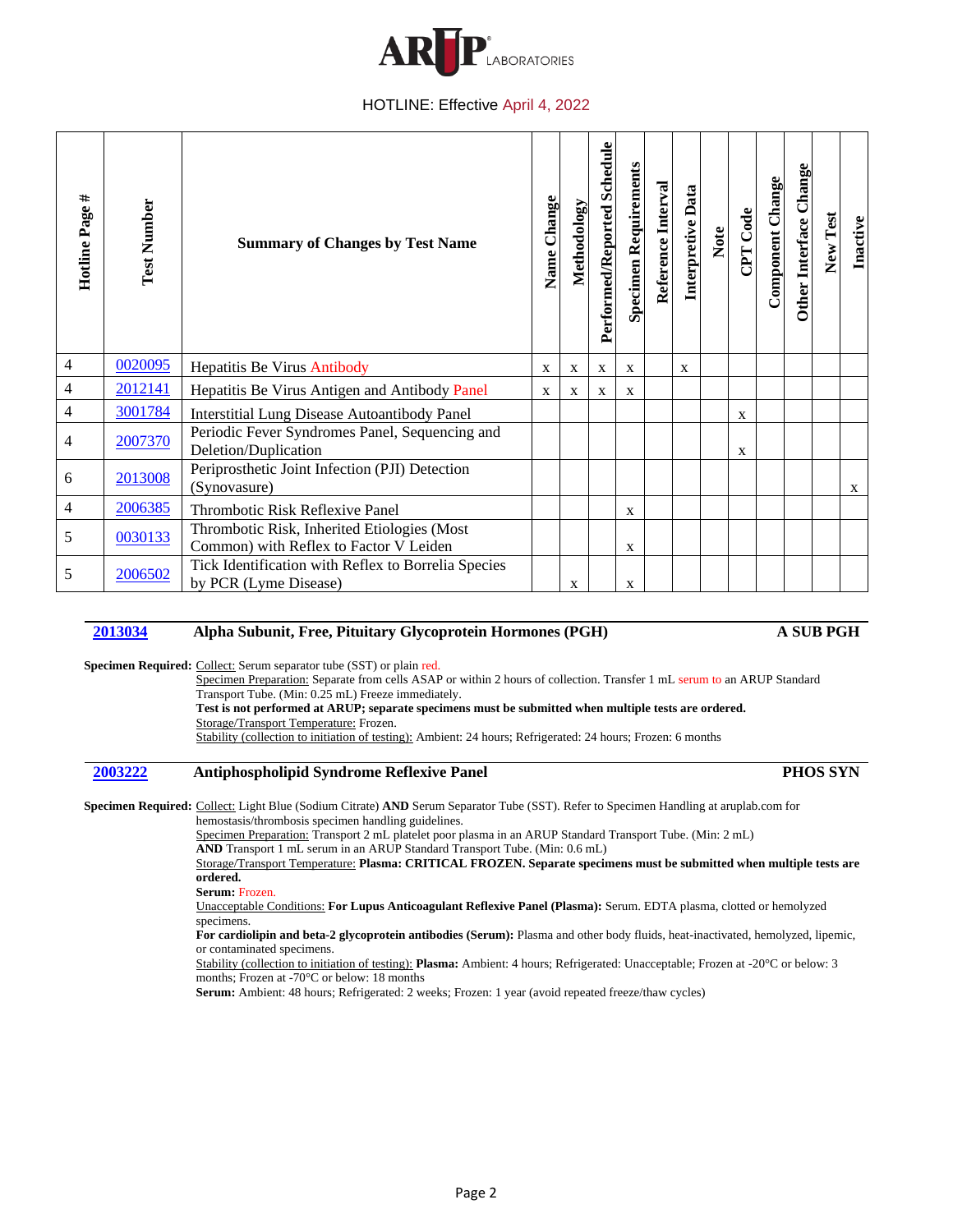

# **0030192 APC Resistance Profile with Reflex to Factor V Leiden APC R Specimen Required:** Collect: Light Blue (Sodium Citrate) **AND** Lavender (EDTA), Pink (K2EDTA), or Yellow (ACD Solution A or B). Refer to Specimen Handling at aruplab.com for hemostasis/thrombosis specimen handling guidelines. Specimen Preparation: Transport 1.5 mL platelet-poor plasma **AND** 3 mL whole blood. (Min: 1 mL/each) Storage/Transport Temperature: **Plasma:** CRITICAL FROZEN. **Separate specimens must be submitted when multiple tests are ordered. Whole Blood:** Frozen. Unacceptable Conditions: Serum, clotted or hemolyzed specimens. Frozen specimens in glass collection tubes. Stability (collection to initiation of testing): **Plasma:** Ambient: 4 hours; Refrigerated: Unacceptable; Frozen at -20°C: 3 months; Frozen at -70°C: 6 months **Whole Blood:** Ambient: 72 hours; Refrigerated: 1 week; Frozen: 1 month **3001855** *BRCA1* **and** *BRCA2***-Associated HBOC Syndrome Panel, Sequencing and Deletion/Duplication BRCA NGS Methodology:** Massively Parallel Sequencing **Specimen Required:** Collect: Lavender or pink (EDTA) or yellow (ACD solution A or B). Specimen Preparation: Transport 3 mL whole blood. (Min: 2 mL) Storage/Transport Temperature: Refrigerated. Unacceptable Conditions: Serum or plasma; grossly hemolyzed or frozen specimens; saliva, buccal brush, or swab; FFPE tissue. Stability (collection to initiation of testing): Ambient: 72 hours; Refrigerated: 1 week; Frozen: Unacceptable **Interpretive Data:** Refer to report. **Note:** Genes tested: *BRCA1\** (NM\_007294), *BRCA2* (NM\_000059) \*One or more exons are not covered by deletion/duplication analysis for the indicated gene; see Additional Technical Information. **0070416 C-Telopeptide, Beta-Cross-Linked, Serum CTX** Specimen Required: Patient Prep: Fasting specimen preferred. Collect: Serum separator tube, Lavender (K<sub>2</sub> EDTA or K<sub>3</sub> EDTA), Pink (K<sub>2</sub> EDTA), or Green (lithium heparin). A morning specimen is preferred. Specimen Preparation: Allow serum separator tube to sit for 15-20 minutes at room temperature for proper clot formation. Centrifuge and separate serum or plasma from cells ASAP or within 2 hours of collection. Transfer 1 mL serum or plasma to an ARUP Standard Transport Tube. (Min: 0.5 mL) Storage/Transport Temperature: CRITICAL FROZEN. Separate specimens must be submitted when multiple tests are ordered. Unacceptable Conditions: Hemolyzed specimens. Stability (collection to initiation of testing): After separation from cells: Ambient: 4 hours; Refrigerated: 8 hours; Frozen: 3 months **0020454 Hepatitis B Virus Panel, Chronic with Reflex to HBsAg Confirmation HEPCHRONIC Methodology:** Qualitative Chemiluminescent Immunoassay Performed: Sun-Sat **Reported:** Within 24 hours Specimen Required: Patient Prep: Refer to individual components. Collect: Serum separator tube (SST). Specimen Preparation: Separate serum from cells ASAP or within 2 hours of collection. Transfer 3.5 mL serum to an ARUP Standard Transport Tube. (Min: 2.5 mL). Storage/Transport Temperature: Refrigerated.

Unacceptable Conditions: Heparinized plasma, specimens that are heat-inactivated, grossly hemolyzed, grossly icteric, grossly lipemic or specimens containing particulate material.

Stability (collection to initiation of testing): After separation from cells: Ambient: Unacceptable; Refrigerated: 7 days; Frozen: 30 days (avoid repeated freeze/thaw cycles)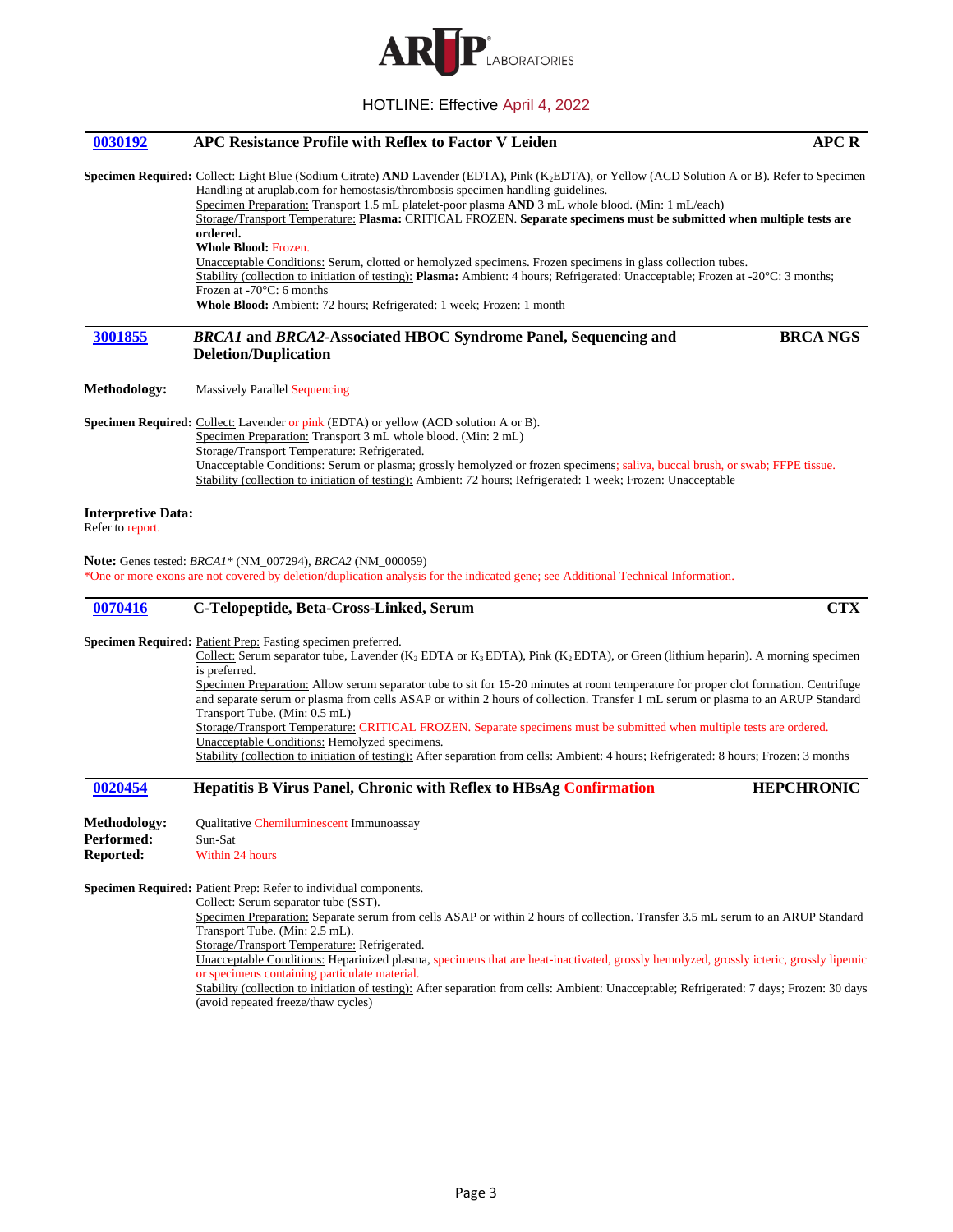

**0020095 Hepatitis Be Virus Antibody HBEAB**

| Qualitative Chemiluminescent Immunoassay<br>Sun-Sat<br>Within 24 hours                                                                                                                                                                                                                                                                                                                                                                                                                                                                                                                                                                                                                                                                                                                                                                                                                                                                                                                                                                                                                                                                                                                                                                                                                                                                                                                                                                                                                                                                                                                                                                                                                                                                 |                                                                                                                                                                                                                                                                                                      |  |  |
|----------------------------------------------------------------------------------------------------------------------------------------------------------------------------------------------------------------------------------------------------------------------------------------------------------------------------------------------------------------------------------------------------------------------------------------------------------------------------------------------------------------------------------------------------------------------------------------------------------------------------------------------------------------------------------------------------------------------------------------------------------------------------------------------------------------------------------------------------------------------------------------------------------------------------------------------------------------------------------------------------------------------------------------------------------------------------------------------------------------------------------------------------------------------------------------------------------------------------------------------------------------------------------------------------------------------------------------------------------------------------------------------------------------------------------------------------------------------------------------------------------------------------------------------------------------------------------------------------------------------------------------------------------------------------------------------------------------------------------------|------------------------------------------------------------------------------------------------------------------------------------------------------------------------------------------------------------------------------------------------------------------------------------------------------|--|--|
| Specimen Required: Collect: Serum separator tube (SST). Also acceptable: Lavender (EDTA) or Green (lithium heparin).<br>Specimen Preparation: Separate serum or plasma from cells ASAP or within 2 hours of collection. Transfer 1 mL serum or plasma to<br>an ARUP Standard Transport Tube. (Min: 0.5 mL)<br>Storage/Transport Temperature: Refrigerated.<br>Unacceptable Conditions: Specimens that are heat-inactivated, grossly hemolyzed, grossly icteric, grossly lipemic specimens, or<br>specimens containing particulate material.<br>Stability (collection to initiation of testing): After separation from cells: Ambient: Unacceptable; Refrigerated: 7 days; Frozen: 30 days<br>(avoid repeated freeze/thaw cycles).                                                                                                                                                                                                                                                                                                                                                                                                                                                                                                                                                                                                                                                                                                                                                                                                                                                                                                                                                                                                      |                                                                                                                                                                                                                                                                                                      |  |  |
| <b>Interpretive Data:</b> This assay should not be used for blood donor screening, associated reentry protocols, or for screening human cell, tissues, and                                                                                                                                                                                                                                                                                                                                                                                                                                                                                                                                                                                                                                                                                                                                                                                                                                                                                                                                                                                                                                                                                                                                                                                                                                                                                                                                                                                                                                                                                                                                                                             |                                                                                                                                                                                                                                                                                                      |  |  |
|                                                                                                                                                                                                                                                                                                                                                                                                                                                                                                                                                                                                                                                                                                                                                                                                                                                                                                                                                                                                                                                                                                                                                                                                                                                                                                                                                                                                                                                                                                                                                                                                                                                                                                                                        | <b>HBE PAN</b>                                                                                                                                                                                                                                                                                       |  |  |
| Qualitative Chemiluminescent Immunoassay<br>Sun-Sat<br>Within 24 hours                                                                                                                                                                                                                                                                                                                                                                                                                                                                                                                                                                                                                                                                                                                                                                                                                                                                                                                                                                                                                                                                                                                                                                                                                                                                                                                                                                                                                                                                                                                                                                                                                                                                 |                                                                                                                                                                                                                                                                                                      |  |  |
| Specimen Preparation: Separate serum or plasma from cells ASAP or within 2 hours of collection. Transfer 1.5 mL serum or plasma<br>to an ARUP Standard Transport Tube. (Min: 1.0 mL)<br>Storage/Transport Temperature: Refrigerated.<br>Unacceptable Conditions: Specimens that are heat-inactivated, grossly hemolyzed, grossly icteric, grossly lipemic or specimens<br>containing particulate material.<br>Stability (collection to initiation of testing): After separation from cells: Ambient: Unacceptable; Refrigerated: 7 days; Frozen: 30 days<br>(avoid repeated freeze/thaw cycles)                                                                                                                                                                                                                                                                                                                                                                                                                                                                                                                                                                                                                                                                                                                                                                                                                                                                                                                                                                                                                                                                                                                                        |                                                                                                                                                                                                                                                                                                      |  |  |
| <b>Interstitial Lung Disease Autoantibody Panel</b>                                                                                                                                                                                                                                                                                                                                                                                                                                                                                                                                                                                                                                                                                                                                                                                                                                                                                                                                                                                                                                                                                                                                                                                                                                                                                                                                                                                                                                                                                                                                                                                                                                                                                    | <b>ILD PANEL</b>                                                                                                                                                                                                                                                                                     |  |  |
| 86235 x5; 83516 x7; 84182 x2; 86431; 86200; 86039                                                                                                                                                                                                                                                                                                                                                                                                                                                                                                                                                                                                                                                                                                                                                                                                                                                                                                                                                                                                                                                                                                                                                                                                                                                                                                                                                                                                                                                                                                                                                                                                                                                                                      |                                                                                                                                                                                                                                                                                                      |  |  |
| Periodic Fever Syndromes Panel, Sequencing and Deletion/Duplication                                                                                                                                                                                                                                                                                                                                                                                                                                                                                                                                                                                                                                                                                                                                                                                                                                                                                                                                                                                                                                                                                                                                                                                                                                                                                                                                                                                                                                                                                                                                                                                                                                                                    | <b>PRFEVERPAN</b>                                                                                                                                                                                                                                                                                    |  |  |
| 81404; 81479                                                                                                                                                                                                                                                                                                                                                                                                                                                                                                                                                                                                                                                                                                                                                                                                                                                                                                                                                                                                                                                                                                                                                                                                                                                                                                                                                                                                                                                                                                                                                                                                                                                                                                                           |                                                                                                                                                                                                                                                                                                      |  |  |
| <b>Thrombotic Risk Reflexive Panel</b>                                                                                                                                                                                                                                                                                                                                                                                                                                                                                                                                                                                                                                                                                                                                                                                                                                                                                                                                                                                                                                                                                                                                                                                                                                                                                                                                                                                                                                                                                                                                                                                                                                                                                                 | <b>THROMRISKR</b>                                                                                                                                                                                                                                                                                    |  |  |
| Specimen Required: Patient Prep: Fasting preferred. Refer to Specimen Handling at aruplab.com for hemostasis/thrombosis specimen handling guidelines.<br>Collect: Four Light Blue (Sodium Citrate) AND two Lavender (EDTA) AND two Serum Separator Tubes (SST). Also acceptable in<br>place of one of the Serum Separator Tubes (SST): Green (Sodium or Lithium Heparin) or EDTA (K <sub>2</sub> or K <sub>3</sub> ).<br>Specimen Preparation: One Serum Separator Tube (SST), Green (Sodium or Lithium Heparin) or EDTA ( $K_2$ or $K_3$ ) must be<br>centrifuged and serum or plasma separated within 1 hour of collection. Transfer 1 mL centrifuged serum or plasma to ARUP Standard<br>Transport Tube and label centrifuged tube for homocysteine testing. (Min: 0.5 mL) AND Transfer 2 mL serum into 2 ARUP Standard<br>Transport Tubes, label as serum. (Min: 0.5 mL/tube) AND Transfer 7.5 mL platelet poor plasma prepared from the sodium citrate<br>tubes to 5 ARUP Standard Transport Tubes, label as sodium citrate. (Min: 1 mL/tube) AND Transfer 3 mL lavender whole blood to 2<br>ARUP Standard Transport Tubes. (Min: 1 mL/tube)<br>Storage/Transport Temperature: Light Blue (Sodium Citrate): CRITICAL FROZEN. Separate specimens must be submitted when<br>multiple tests are ordered.<br>Lavender whole blood, serum, and green (sodium or lithium heparin) or EDTA (K2 or K3): Frozen.<br>Unacceptable Conditions: Specimens collected in any tube type not listed above.<br>Stability (collection to initiation of testing): Light Blue (Sodium Citrate): Ambient: Unacceptable; Refrigerated: Unacceptable;<br>Frozen: 2 weeks<br>Lavender Whole Blood: Ambient: 7 days; Refrigerated: 1 week; Frozen: 1 month |                                                                                                                                                                                                                                                                                                      |  |  |
|                                                                                                                                                                                                                                                                                                                                                                                                                                                                                                                                                                                                                                                                                                                                                                                                                                                                                                                                                                                                                                                                                                                                                                                                                                                                                                                                                                                                                                                                                                                                                                                                                                                                                                                                        | cellular and tissue-based products (HCT/P).<br><b>Hepatitis Be Virus Antigen and Antibody Panel</b><br>Specimen Required: Collect: Serum separator tube (SST). Also acceptable: Lavender (EDTA) or Green (lithium heparin).<br><b>Serum:</b> Ambient: 2 hours; Refrigerated: 1 week; Frozen: 2 weeks |  |  |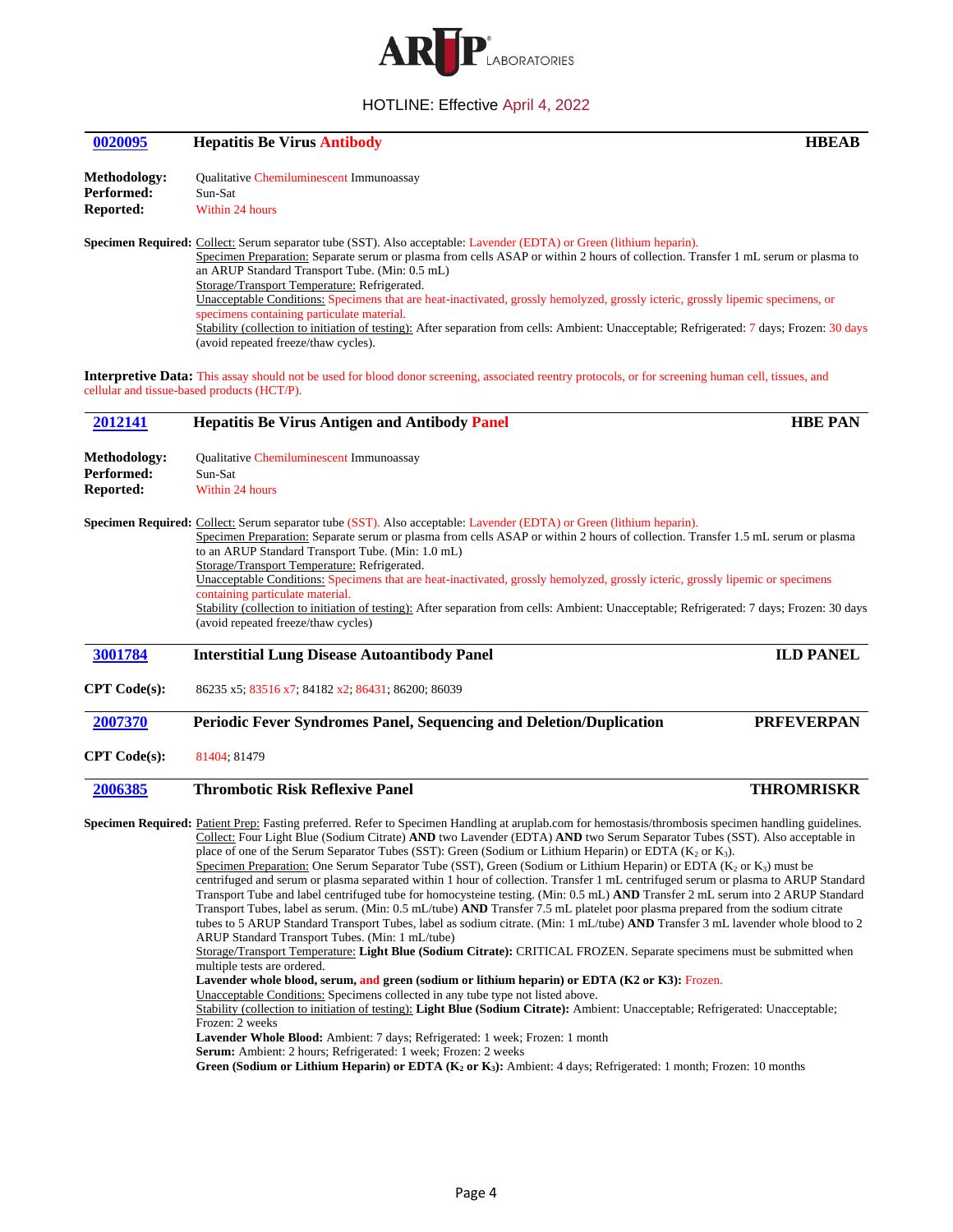

#### **0030133 Thrombotic Risk, Inherited Etiologies (Most Common) with Reflex to Factor V Leiden THROM COM**

**Specimen Required:** Patient Prep: Fasting preferred. Refer to Specimen Handling at aruplab.com for hemostasis/thrombosis specimen handling guidelines. Collect: Lt. blue (sodium citrate) **AND** lavender (EDTA) or pink (K2EDTA) **AND** serum separator tube, green (sodium or lithium heparin), or EDTA  $(K_2 \text{ or } K_3)$ . Specimen Preparation: Serum Separator Tube, Green (sodium or lithium heparin), or EDTA  $(K_2$  or  $K_3$ ) must be centrifuged and serum or plasma separated within 1 hour of collection. Transfer 1 mL centrifuged serum or plasma to ARUP Standard Transport Tube and label centrifuged tube for homocysteine testing. (Min: 0.5 mL) **AND** Transport two 2 mL aliquots platelet-poor plasma (sodium citrate) (Min: 1 mL/aliquot) **AND** Transport 5 mL whole blood (EDTA). (Min: 1 mL) Storage/Transport Temperature: **Light blue (sodium citrate):** CRITICAL FROZEN. Separate specimens must be submitted when multiple tests are ordered. **Lavender whole blood and serum, green (sodium or lithium heparin):** Frozen. Unacceptable Conditions: Specimens collected in any tube type not listed above and frozen specimens in glass collection tubes. Stability (collection to initiation of testing): **Light blue (sodium citrate):** Ambient: Unacceptable; Refrigerated: Unacceptable; Frozen: 2 weeks **Lavender whole blood:** Ambient: 7 days; Refrigerated: 1 week; Frozen: 1 month **Serum, Green (sodium or lithium heparin), or EDTA (K<sup>2</sup> or K3):** Ambient: 4 days; Refrigerated: 1 month; Frozen: 10 months

## **2006502 Tick Identification with Reflex to Borrelia Species by PCR (Lyme Disease) TICK ID**

**Methodology:** Qualitative Microscopy/Macroscopy

**Specimen Required:** Collect: Full intact tick, dead

Specimen Preparation: Transport tick in 70 percent ethanol in a sterile container. (Min: 1 tick) **Test is not performed at ARUP; separate specimens must be submitted when multiple tests are ordered.** Storage/Transport Temperature: Room temperature. Also acceptable: Refrigerated Unacceptable Conditions: Dry specimens. Preservative other than 70 percent ethanol. Stability (collection to initiation of testing): Ambient: 2 weeks; Refrigerated: 2 weeks; Frozen: Unacceptable